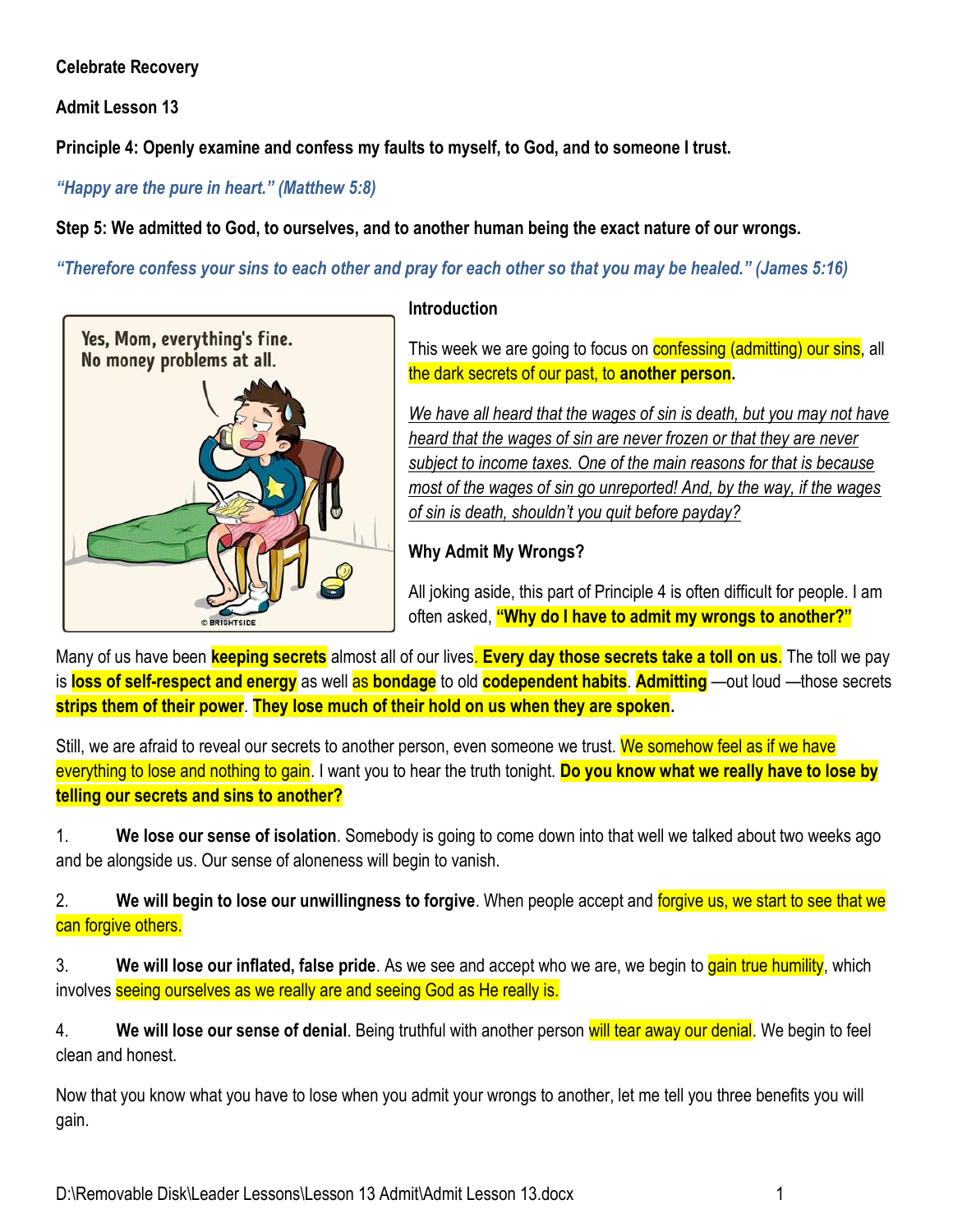1. **We gain healing** that the Bible promises. Look at *James 5:16 again: "Confess your sins to each other and pray for each other so that you may be healed."* The key word here is healed. The verse doesn't say, "Confess your sins to one another and you will be forgiven." God forgave you when you confessed your sins to Him. Now He says you will begin the healing process when you confess your sins to another.

2. **We gain freedom**. Our secrets have kept us in chains — bound, frozen, unable to move forward in any of our relationships with God and others. Admitting our sins snaps the chains so God's healing power can start. *"They cried to the Lord in their troubles, and he rescued them! He led them from the darkness and the shadow of death and snapped their chains" (Psalm 107:13 – 14, TLB).* 

Unconfessed sin, however, will fester. In *Psalm 32:3 –4 (GNT)* David tells us what happened to him when he tried to hide his sins: *"When I did not confess my sins, I was worn out from crying all day long.... My strength was completely drained." Remember, "Openness is to wholeness as secrets are to sickness."* My grandpa used to say, "If you want to clear the stream, you need to get the hog out of the spring." Admit and turn from your sins. Remember that the only sin God can't forgive is the one that is not confessed.

**3. We gain support**. When you share your inventory with another person, you get support! The person can keep you focused and provide feedback. When your old friend "denial" surfaces and you hear Satan's list of excuses — "It's really not that bad"; "They deserved it"; "It really wasn't my fault" — your support person can be there to challenge you with the truth. But most of all, you need another person simply to listen to you and hear what you have to say.

## **How Do I Choose Someone?**

Unlike little Jessica, the little girl trapped in the well, whom we talked about in Lesson 12, you can choose the person to come down into your well with you, so choose carefully! You don't want someone to say, "You did what?" or "You shouldn't have done that." You don't need a judge and jury. We already talked about the verdict. Remember *Romans 3:23 –24 (TLB): "All have sinned; ... yet now God declares us 'not guilty' ... if we trust in Jesus Christ, who ... freely takes away our sins" and 1 John 1:9: "If we confess our sins, he is faithful and just and will forgive us our sins and purify us from all unrighteousness"?* 

You just need someone to listen. I find that it works best to choose someone who is a growing Christian and is familiar with the eight principles or the 12 Steps.

1. Choose someone of the same sex as you, whom you trust and respect. Enough said!

2. Ask your sponsor or accountability partner. Just be sure they have completed Principle 4 or Steps 4 and 5. The process should go more smoothly if the person is familiar with what you are doing. He or she will also have a sense of empathy, and if the person can share personal experiences, you will have a healthy exchange.

3. Set an appointment with the person, a time without interruptions! Get away from the telephones, kids, all interruptions for at least two hours. I have heard of some inventories that have taken eight hours to share. That's perhaps a little dramatic.

## **Guidelines for Your Meeting**

**1. Start with prayer**. Ask for courage, humility, and honesty. Here is a sample prayer for you to consider:

D:\Removable Disk\Leader Lessons\Lesson 13 Admit\Admit Lesson 13.docx 2 God, I ask that You fill me with Your peace and strength during my sharing of my inventory. I know that You have forgiven me for my past wrongs, my sins. Thank You for sending Your Son to pay the price for me, so my sins can be forgiven. During this meeting help me be humble and completely honest. Thank You for providing me with this program and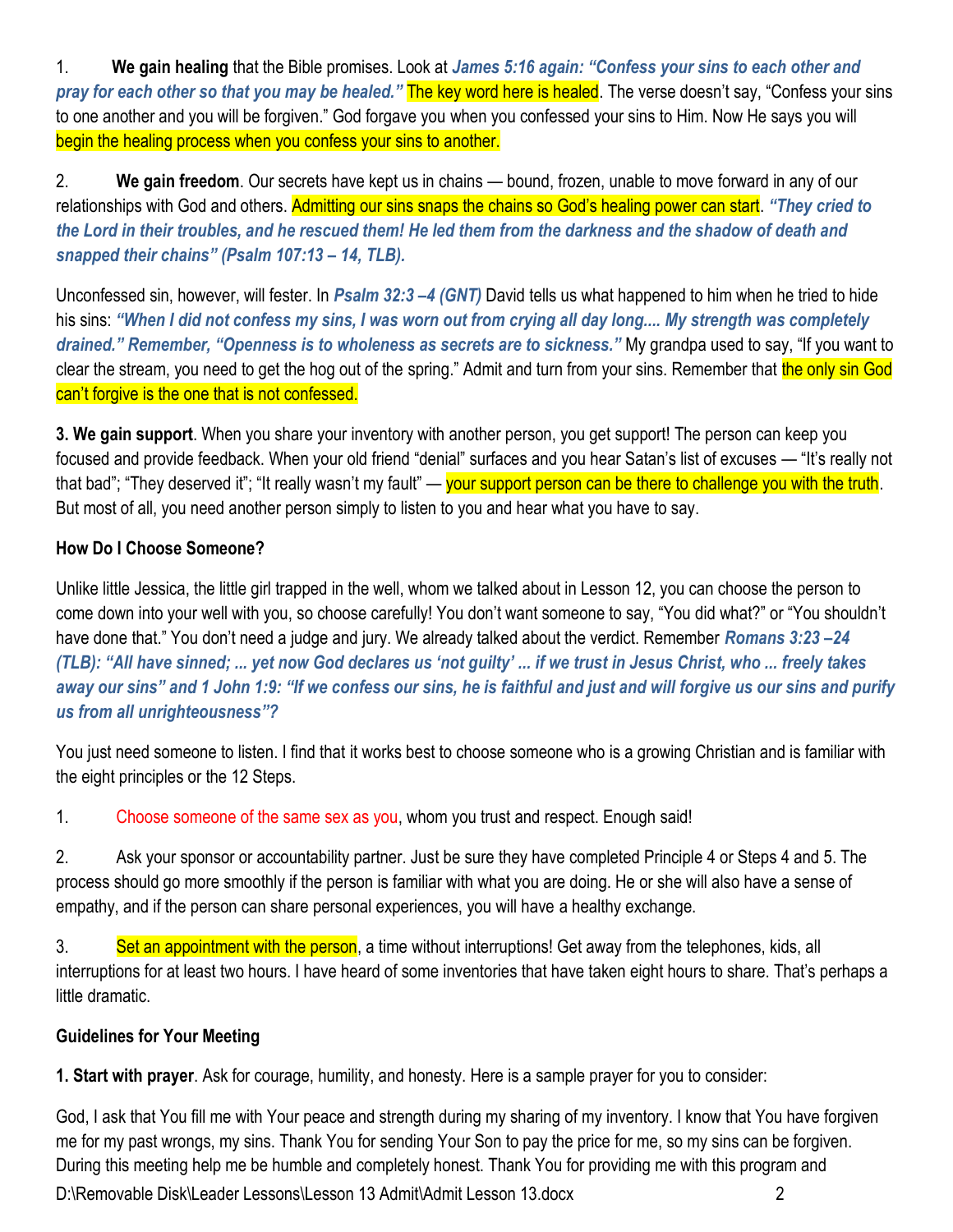(the name of the person with whom you are sharing your inventory). Thank You for allowing the chains of my past to be snapped. In my Savior's name I pray, Amen.

1 Read the Principle 4 verses found on page 25 in Participant's Guide 3, Getting Right with God, Yourself, and Others.

2 Keep your sharing balanced —weaknesses and strengths!

3 End in prayer. Thank God for the tools He has given to you and for the complete forgiveness found in Christ!

#### **Think/write/discuss**

1. In Principle 4 we are asked to give our inventory three times. Who are we to confess it to and why?

2. Most of us find it easier to confess our wrongs to ourselves and God. We seem to have more difficulty in sharing them with another person. What is the most difficult part for you? Why?

3. What is your biggest fear of sharing your inventory with another person?

4 List three people with whom you are considering sharing your inventory. List the pros and cons for each. Select one